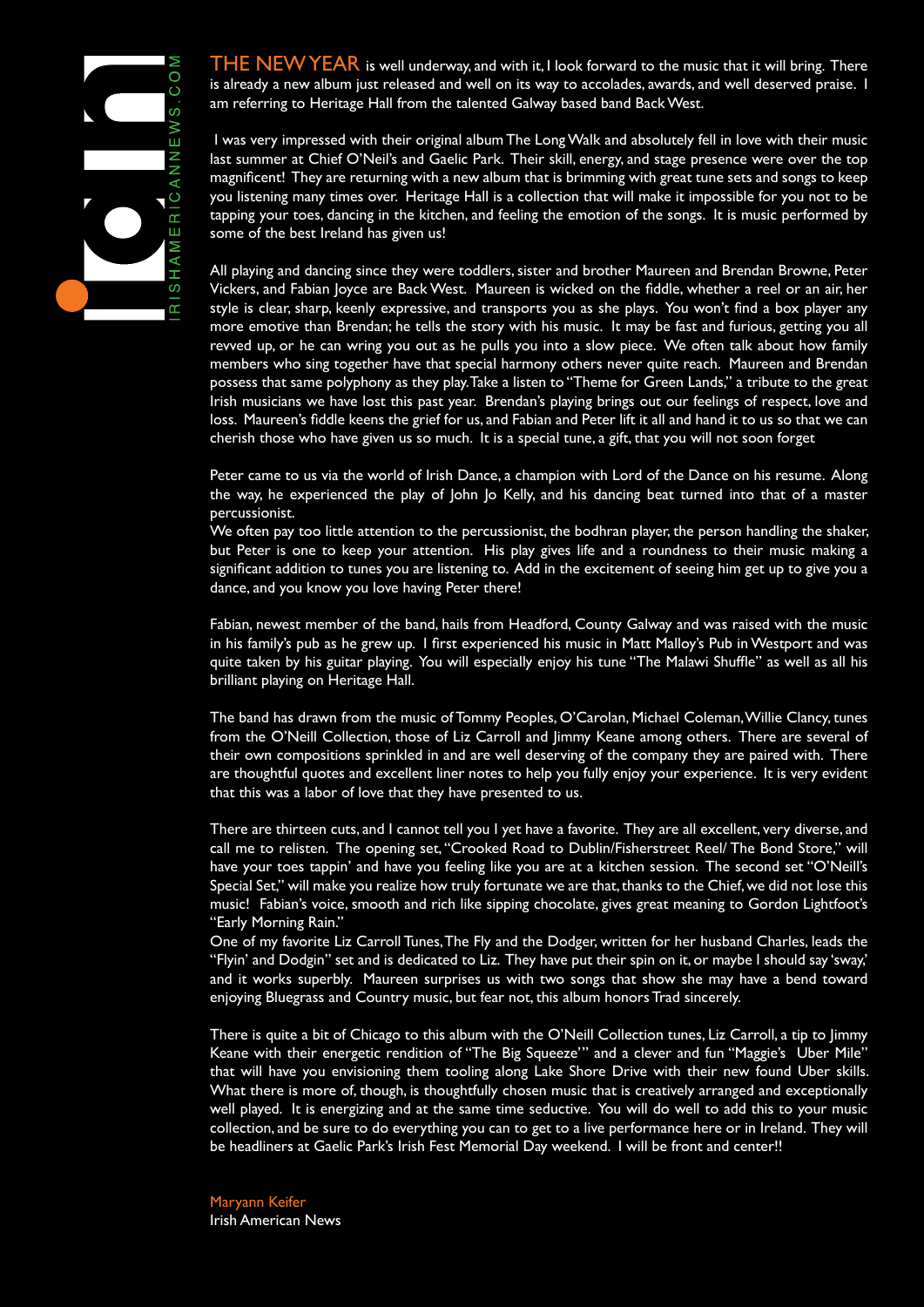## **BACKWEST Heritage Hall** Own Label. BWMCD002. 13 Tracks. 45 Minutes www.backwestmusic.com

Galway band BackWest's new album Heritage Hall picks up two years after their debut The Long Walk and immediately takes the listener deep into the heart of the tradition with The Crooked Road to Dublin, acknowledging in the sleeve notes previous versions of the tune by Michael Coleman and Willie Clancy. Perhaps played with a slightly more modern twist than the aforementioned lads, it nonetheless sets up the listening experience of Heritage Hall which sees Maureen and Brendan Browne leading the melodic line on button accordion and fiddle, a joined-up natural synchronicity that only comes from a lifetime of playing together. Indeed, such is their closeness, that outro of the opening set probably only took one take to perfect, a tag worthy of Mairtín O'Connor and Frankie Gavin. As sure as there are reels, the jigs aren't too far away and the next set takes aul Young Tom Ennis out for a trip in the O'Neill's Set, a solid backbone of rhythm supplied by Fabian Joyce on guitar and Peter Vickers on percussion (we're not told if there was any dancing from Mr Vickers during the making of this album!).

The blend of quality musicianship and variety extends throughout the whole musical journey with songs, marches, polkas, some Breton flair and a jaunty air, Liz Carroll's The Fly and Dodger, giving this finely produced album by BackWest some wonderful texture.

As mentioned, the CD includes a number of songs, sensitively performed intermittently by Fabian and Maureen separately. American folk and old time traditions come into play here, with the Gordon Lightfoot ballad The Early Morning Rain sung by Fabian, while Maureen takes the lead on the group's unique version of *Lazy John* before invoking a frightening similarity to Karan Casey on the familiar sea-faring tale told in Captain. Captain. Throughout the album, the accordion and fiddle share the limelight, with each subtly allowing the other to the fore every so often, no more so for the fiddle on The Green Fields of Glen Town, the hearty crunch of the bow on the low notes like a footstep on freshly-fallen snow. A very well-crafted album, with some sumptuous even voluptuous fiddle, and a deep understanding of their music evident on every track.

**Derek Copley**